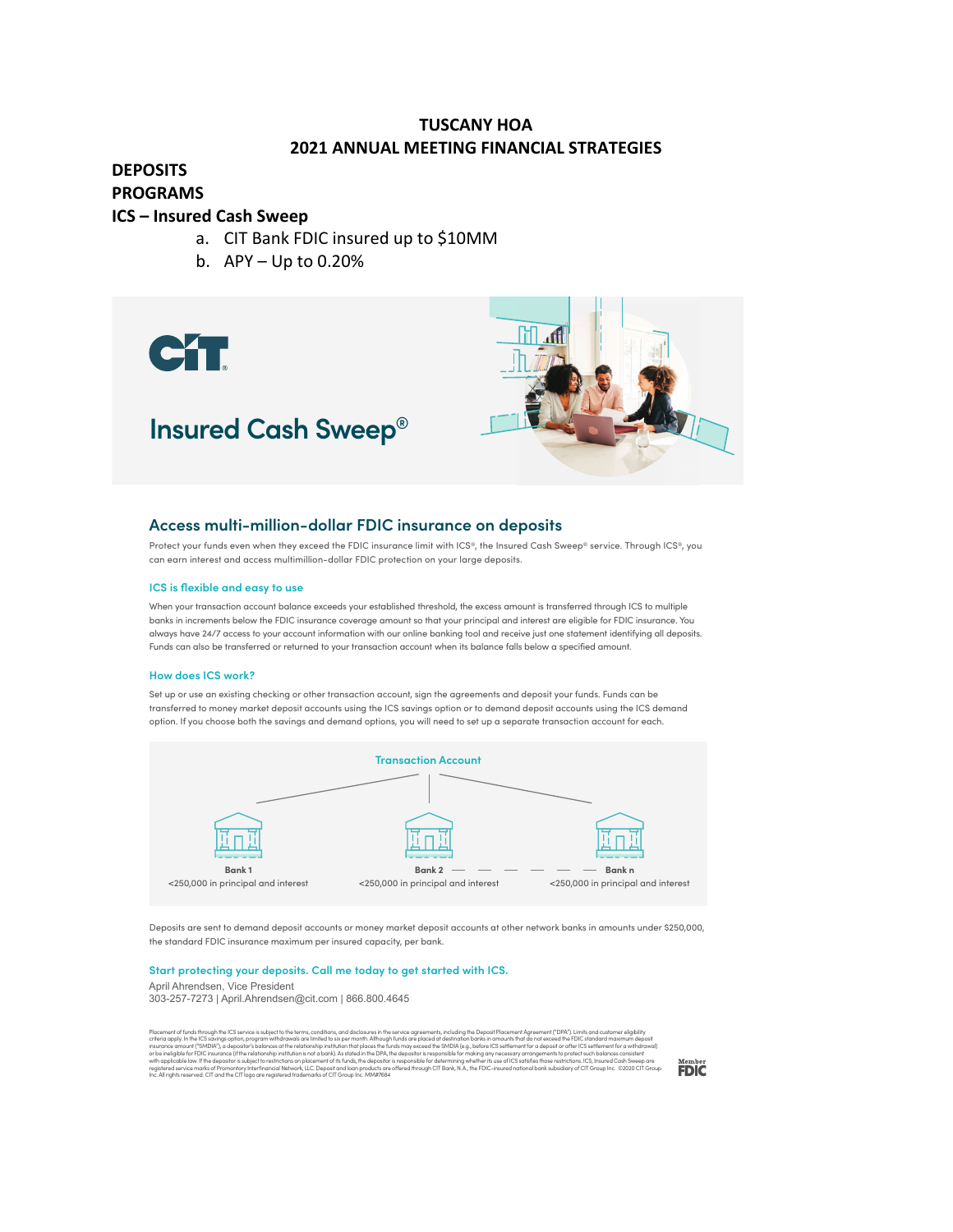## **1. CDARS – Certificate of Deposit Account Registry Service**

- a. CIT Bank FDIC insured NTE \$250,000
- b. Protection over \$250,000 through CDARS network banks
- c. APY Up to 0.45% (Ladder CDARS)



#### **Protect your deposits**

Protect your large deposit even if it exceeds the standard maximum FDIC insurance limit with CDARS. With CDARS, you can access FDIC insurance beyond \$250,000 on CDs in a variety of terms.

#### **How does CDARS work?**

Our bank is a member of a special network, the CDARS Network. When your community association places a deposit using CDARS, it's divided into amounts under the standard FDIC insurance maximum (\$250,000) and allocated to CD accounts at other Network member banks. Your larger deposit is eligible for FDIC insurance while you continue working directly with us and receiving one regular statement.

#### **Access FDIC insurance and reduce administrative burdens**

With access to multimillion-dollar FDIC insurance, you can reduce any ongoing collateralization and avoid the hassle of opening accounts at different banks and the need to manually consolidate account statements and interest disbursements. With CDARS, you'll reduce administrative burdens – especially during tax and financial reporting seasons – and free up valuable time.

#### **CDARS Example**



Your community association has \$1 million in funds.





nearing the \$250,000 FDIC limit.



Through CDARS, the \$1 million in funds are divided into five

CDARS Network.



different banks within the balances stay under the FDIC's Even with interest accruing on your CDs, your individual \$250,000 limit keeping your funds insured.

## Explore the ways CDARS can work for your HOA or community association at cit.com/CAB.

April Ahrendsen, Vice President 303-257-7273 | April.Ahrendsen@cit.com | 866.800.4645

Placement of funds through the CDAR's service is subject to the terms, conditions, and disclosures in the service aggreement (SMDIA'), a deposite the SMDIA'), a deposite for the service is subject to the terms, conditions

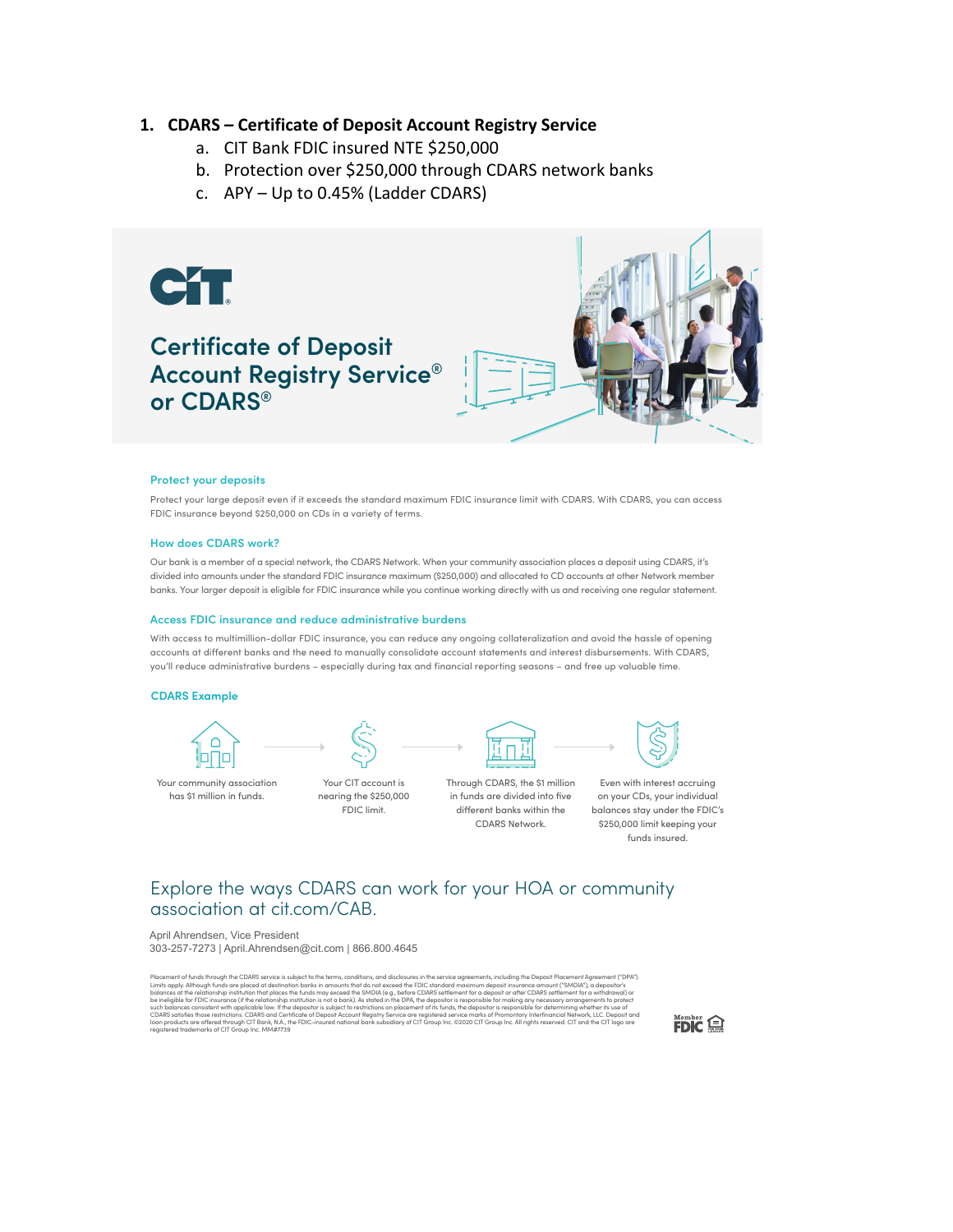| <b>GL</b><br><b>CODE</b> | <b>CURRENT - CIT &amp; WTB</b> |            |  | <b>CIT SCENARIO 1</b>  |            | <b>APY</b> |
|--------------------------|--------------------------------|------------|--|------------------------|------------|------------|
| 10000                    | Operating                      | 47,112.92  |  | $ICS - Operating$      | 100,000.00 | 0.10%      |
| 11000                    | Checking                       | 601,353.67 |  | ICS-Reserve            | 450,000.00 | 0.15%      |
| 11100                    | Checking Escrow                | 600.00     |  | <b>CDARS</b> - Capital | 101,420.27 | 0.45%      |
|                          | <b>Total</b>                   | 649,066.59 |  | <b>Total</b>           | 651,420.27 |            |
|                          |                                |            |  |                        |            |            |
| 11500                    | $WTB(*)$                       | 252,353.68 |  | CDARS - Investment     | 250,000.00 | 0.45%      |
|                          | <b>TOTAL</b>                   | 901,420.27 |  | <b>TOTAL</b>           | 901,420.27 |            |

## **RESERVE ACCOUNT**

- **2019 Reserve Study**
- **CC&R Reserve Account**

5.5.2.2 Reserve Account. Establish and fund a reserve account with a reputable banking institution or savings and loan association or title insurance company authorized to do business in the State of Idaho, which reserve account shall be dedicated to the costs of repair, replacement, maintenance and improvement of the Common Area.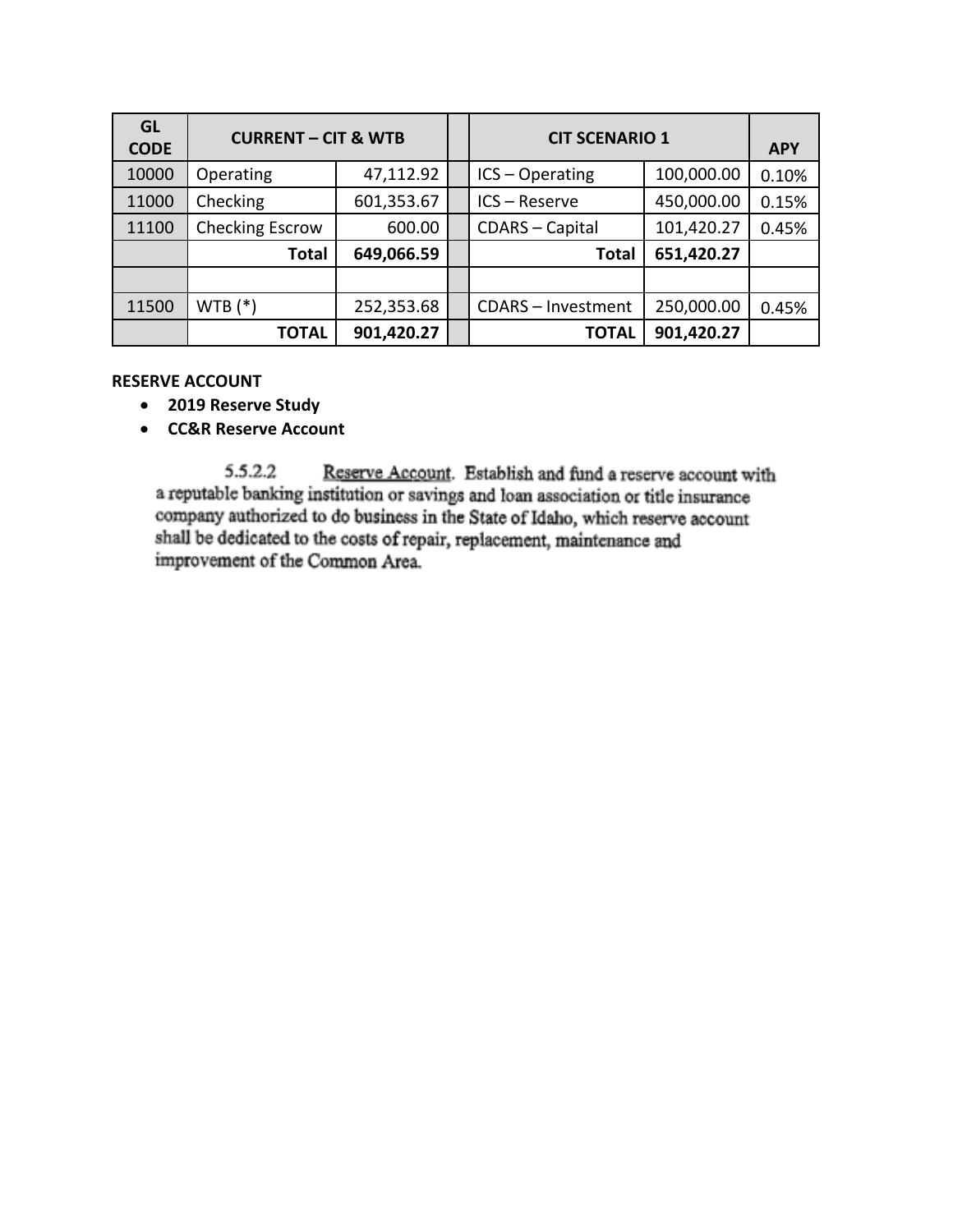

Accurate as of: Monday, May 3, 2021

# **\*Certificate of Deposit Account Registry**

| ------------- |       |            |  |  |  |  |
|---------------|-------|------------|--|--|--|--|
| <b>Term</b>   | Rate  | <b>APY</b> |  |  |  |  |
| 4 Weeks       | 0.20% | 0.20%      |  |  |  |  |
| 13 Weeks      | 0.25% | 0.25%      |  |  |  |  |
| 26 Weeks      | 0.35% | 0.35%      |  |  |  |  |
| 52 Weeks      | 0.55% | 0.55%      |  |  |  |  |
| 104 Weeks     | 0.80% | 0.80%      |  |  |  |  |
| 156 Weeks     | 0.80% | 0.80%      |  |  |  |  |

### **\*\*Insured Cash Sweep (ICS)**

| Rate     | <b>APY</b> | Tier                       | Rate     | <b>APY</b> |
|----------|------------|----------------------------|----------|------------|
| $0.20\%$ | $0.20\%$   | $$0 - $14.999.99$          | $0.00\%$ | $0.00\%$   |
| 0.25%    | 0.25%      | $$15.000 - $99.999.99$     | 0.10%    | $0.10\%$   |
| 0.35%    | 0.35%      | \$100.000 - \$499.999.99   | 0.15%    | 0.15%      |
| $0.55\%$ | 0.55%      | \$500,000 - \$1,999,999.99 | $0.20\%$ | 0.20%      |
| 0.80%    | 0.80%      | \$2,000,000,00 & Above     | 0.20%    | 0.20%      |
|          |            |                            |          |            |

Minimum Opening Deposit \$10,000<br>
"Miximum Opening Deposit \$50,000<br>
"Rate quotes are for interest at maturity only. Order limits may apply and may vary by<br>
"Naximum of \$1,000,000 per customers are and APY material maturity. \*Rate quotes are for interest at maturity only. Order limits may apply and may vary by term. The interest rate and APY may change after the initial maturity. APY assumes<br>interest will remain on deposit until maturity. Orders can be placed for a minimum of<br>\$10,000 and a maximum of \$1,000,000 per maturity term

**\*\*\*Ladder Certificate of Deposit Account Registry Service (Ladder CDARS)**

| <b>Term</b> | Rate  | <b>APY</b> |
|-------------|-------|------------|
| 4 Weeks     | 0.45% | 0.45%      |
| 13 Weeks    | 0.45% | 0.45%      |
| 26 Weeks    | 0.45% | 0.45%      |
| 52 Weeks    | 0.45% | 0.45%      |

Minimum Opening Deposit \$20,000

Offer applies to new deposits only. Not applicable for existing deposits.

\*\*\*APY assumes interest will remain on deposit until maturity. Minimum opening deposit<br>\$20,000 (\$5,000 per ICD term required to open Ladder CD accounts. Minimum collected<br>balance of \$5,000 per CD term required to earn inte